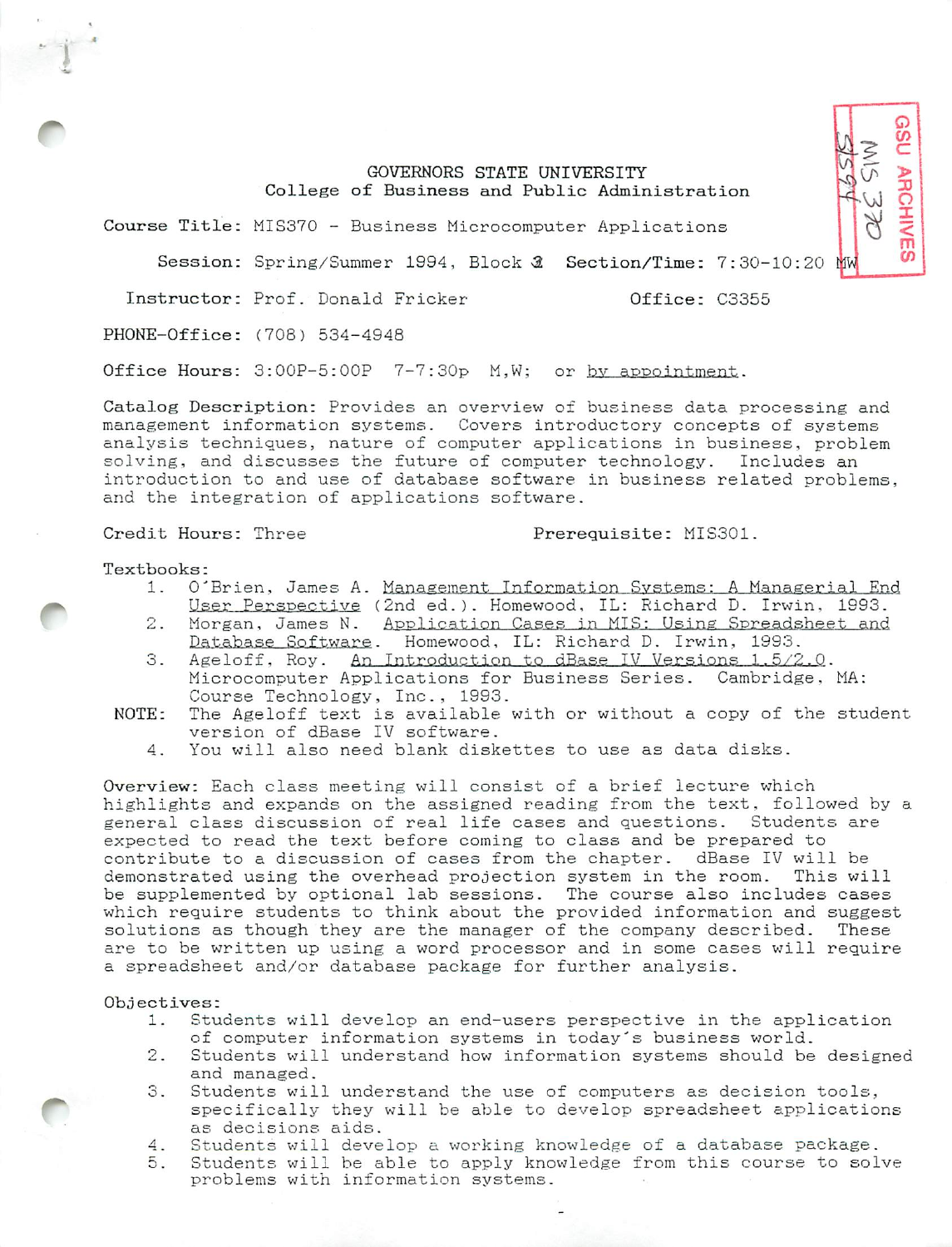**f** MIS – 370

- 4. Students will develop a working knowledge of a database package.
- 5. Students will be able to apply knowledge from this course to solve problems with information systems.

## Syllabus Statement for Persons with Disabilities:

It is the intention of the institution to support full participation of all students, regardless of physical ability level. Therefore, if any student needs consideration of his/her physical abilities in order to complete the course, please notify the instructor as soon as possible.

#### Course Policies:

- 1. Success in this course requires substantial computer time. This time<br>generally will fall outside of scheduled class time. There will generally will fall outside of scheduled class time. occasionally be optional lab time. This may be during scheduled class hours, however it is not always possible to gain access to a computer lab during the scheduled class hours.
- 2. All assignments and cases must be on time and in acceptable format. Due dates are clearly indicated in the class schedule. Failure to complete assignments as assigned will hinder your progress in the course. Unacceptable assignments will be returned ungraded, and will subsequently be late. The late penalty is 10% of the possible points per class. Assignments will usually not be accepted after the final.
- 3. Acceptable assignments will:<br>a. Clearly indicate student
	- Clearly indicate student's name and assignment being submitted on the first page. NOTE: Consider a title page with student name and assignment description.
	- b. Securely hold multiple pages together, (staple, paper clip, folder). NOTE: Folding corners is not acceptable.
	- c. Be submitted individually. DO NOT STAPLE MULTIPLE ASSIGNMENTS TOGETHER.
	- d. Cases are to be typed (word-processor) and free of errors, such as spelling, sentence run-on, fragmentation, subject-verb agreement, missing punctuation, etc.
- 4. All examinations are to be taken on the scheduled dates. Makeup exams may not be given without prior approval or documentation of illness or other problem.

# Student Evaluation and Grading Policy:

| Item                                | Points |
|-------------------------------------|--------|
| Morgan Application Cases (3 @ 25)   | 75     |
| Case Analysis (2 @ 50)              | 100    |
| dBase IV Case Problems (5 @ 25 Pts) | 125    |
| Exams (3 @ 100 Pts)                 | 300    |
|                                     |        |

### TOTAL 600

Final letter grades are assigned according to total points using a flexible scale. The final scale usually will fall near the following:

|   | ------ | - -- ----- -----<br>TOTAL POINTS | PERCENT | --<br>LETTER GRADE |
|---|--------|----------------------------------|---------|--------------------|
| @ |        | 540                              | 90      |                    |
|   |        | 480                              | 80      | в                  |
|   |        | 420                              | 70      |                    |
|   |        | 360                              | 60      |                    |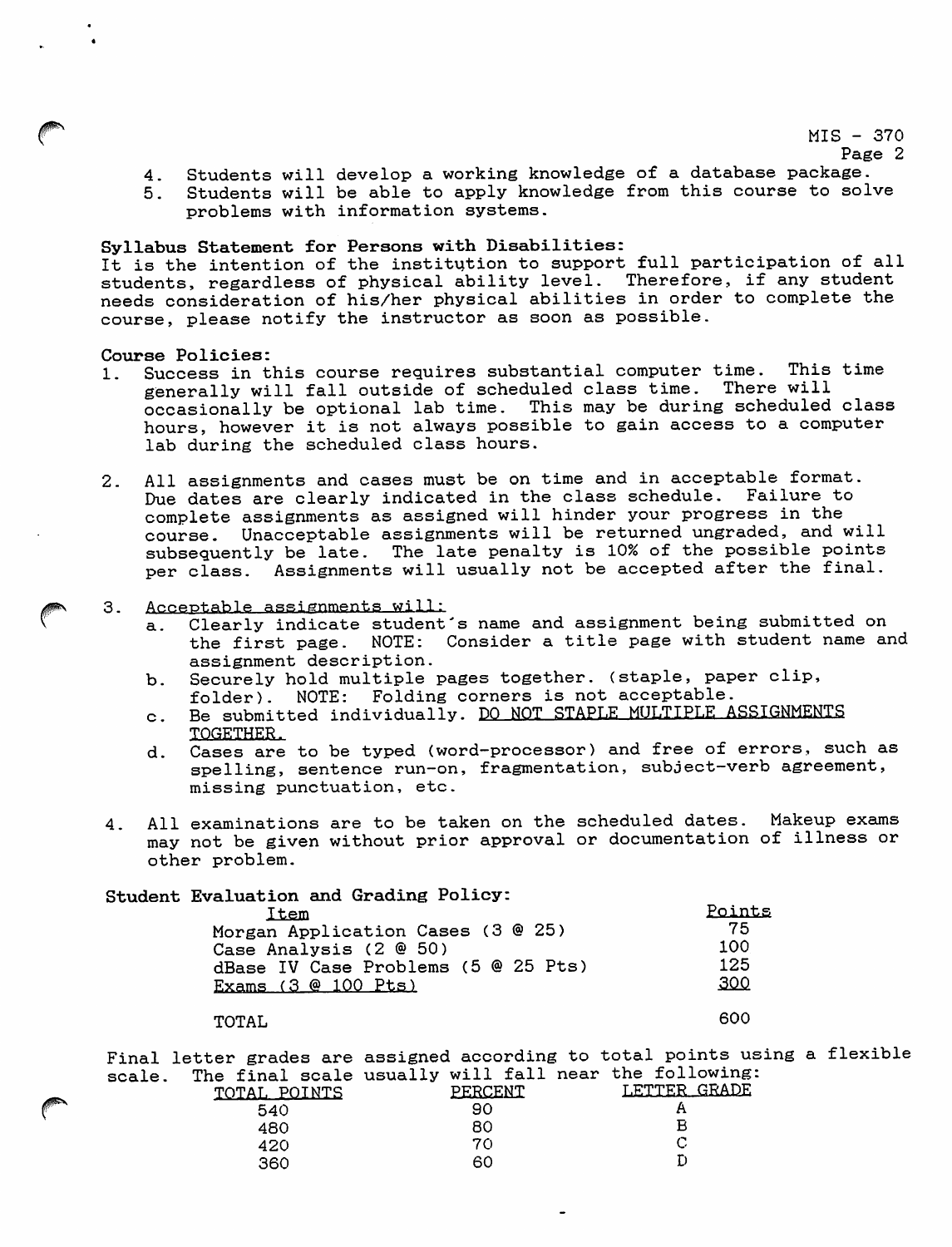## MIS - 370 Page 3

## TENTATIVE COURSE SCHEDULE

| <b>DATE</b> | TOPIC(S)<br>(7/06) Introduction to Information Systems<br>Managerial Overview: Computer Hardware<br>Developing Spreadsheets Applications | 1(0)<br>4(0)<br>1 (M) | CHAPTER ASSIGNMENT DUE                             |
|-------------|------------------------------------------------------------------------------------------------------------------------------------------|-----------------------|----------------------------------------------------|
|             | (7/11) Solving Business Problems with IS<br>Using Systems Development Tools<br>A Systems Solution to a Case Study                        | 3(0)<br>A(0)<br>B(0)  |                                                    |
|             | (7/13) Managerial Overview: Computer Software<br>Managerial Overview: Telecommunications                                                 | 5(0)<br>6(0)          | $2:$ Bader $p21(M)$                                |
|             | (7/18) Intro. to Database Concepts and dBase IV                                                                                          | $1$ (A)               |                                                    |
|             | $(7/20)$ EXAM 1 [1,3,4,5,6,A,B(0);1(M)]                                                                                                  |                       |                                                    |
|             | (7/25) Managerial Overview: Database Management<br>Creating a Database File Structure                                                    | 7(0)<br>2(A)          | Jeff. $St. pC-2(0)$                                |
|             | (7/27) End User Computing and Office Automation<br>Keeping the Database Current                                                          | 8 (0)<br>3(A)         | $10:$ Numis $p57(M)$                               |
| (8/1)       | Information Systems for Operations, etc.<br>Business Information Systems<br>Transaction Processing and Reporting                         | 2(0)<br>12(0)<br>9(0) | 3. Appletn dB54 (A)                                |
|             | (8/3) Managerial Decision Making<br>Querying the Database<br>More Querying the Database                                                  | 4(A)<br>5(A)          | 10 (0) 3. Appletn dB89 (A)<br>3. Appletn dB132 (A) |
|             | $(8/8)$ EXAM 2 [2,7,8,9,10,12(0); 1-3(A)]                                                                                                |                       |                                                    |
|             | (8/10) Using the Report Generator<br>Developing Database Applications                                                                    | 6 (A)<br>3(M)         | 3. Appletn dB174 (A)                               |
|             | (8/15) Artificial Intelligence in Business<br>Managing IT: Management and Planning                                                       | 11 (0)                | 13 (0) 3. Appletn dB213 (A)                        |
|             | (8/17) Managing IT: Implementation and Control<br>Managing IT: International and Ethical<br>Dimensions                                   | 15(0)                 | 14 (0) 10: Pace Pr. p138(M)                        |
|             | (8/22) Nat.Ass.WW pC-18(0)                                                                                                               |                       |                                                    |
|             | $(8/25)$ EXAM 3 [11, 13, 14, 15(0); 4-6(A); 3(M)]                                                                                        |                       |                                                    |

NOTE: (0)=0'Brien text, (M)=Morgan text, (A)=Ageloff dBase IV text. Assignment Due column indicates due dates for written assignments.

*SP\**

 $\sim 10$